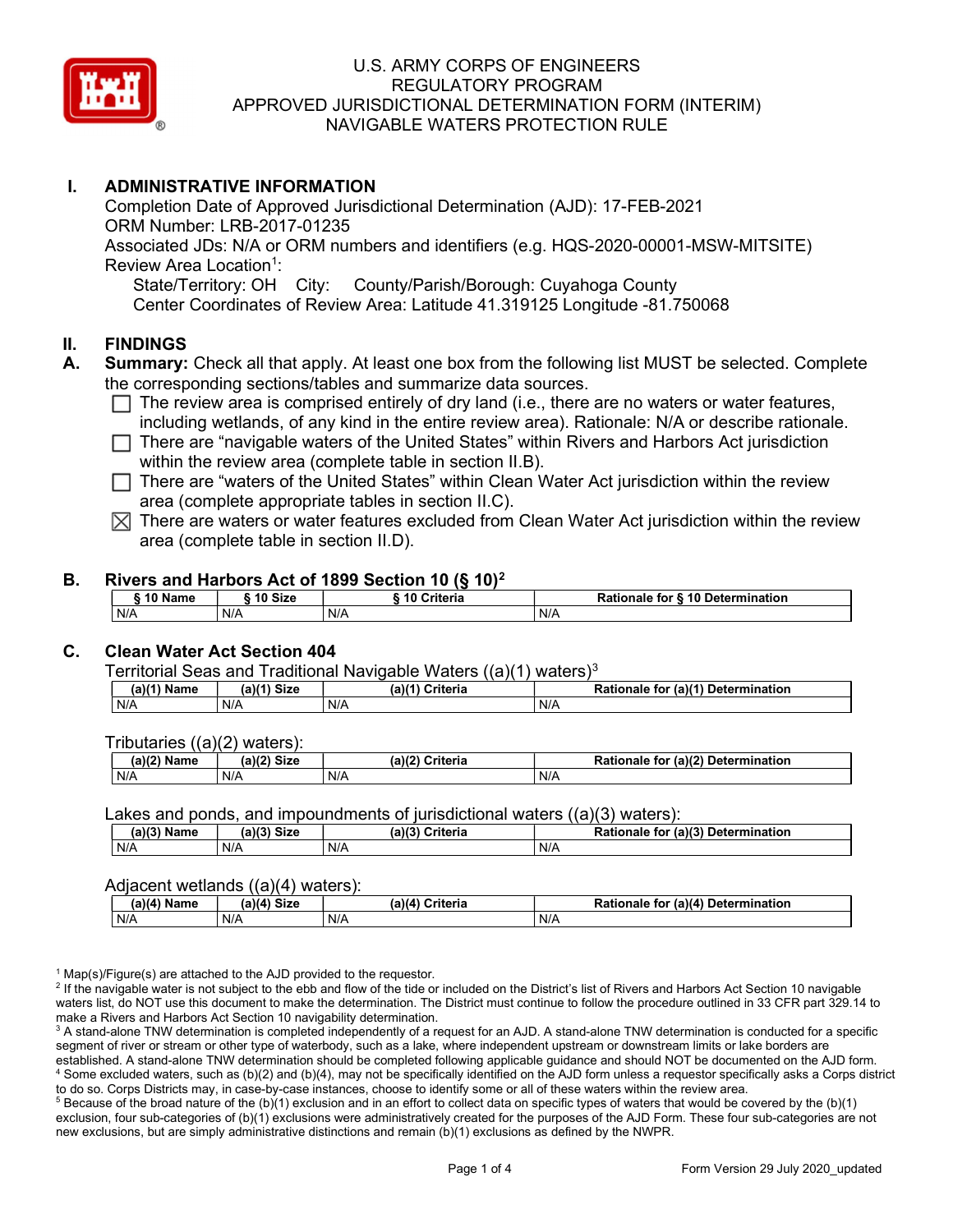

# D. Excluded Waters or Features

Excluded waters  $((b)(1) - (b)(12))^4$ :

| <b>Exclusion Name</b> | <b>Exclusion Size</b> | Exclusion <sup>5</sup>              | <b>Rationale for Exclusion Determination</b>             |
|-----------------------|-----------------------|-------------------------------------|----------------------------------------------------------|
| Stream 7 (2017-       | 958.4 feet            | (b)(3) Ephemeral feature, including | Stream 7 is a stream channel that only exhibits          |
| 01235) - NWPR         |                       | an ephemeral stream, swale, gully,  | ephemeral flow to the southwest through upland woods     |
|                       |                       | rill, or pool                       | before connecting into Stream 6. Observations by the     |
|                       |                       |                                     | consultant on 8/11/2017 (normal conditions during the    |
|                       |                       |                                     | dry season) and 11/20/2020 (wetter than normal           |
|                       |                       |                                     | conditions during the wet season) were made. The         |
|                       |                       |                                     | consultant did not observe any flowing water or          |
|                       |                       |                                     | evidence of recent flow. During the 11/20/2020 visit,    |
|                       |                       |                                     | the channel was full of dry leaves and did not exhibit   |
|                       |                       |                                     | evidence of recent flows even though a rainfall event    |
|                       |                       |                                     | occurred within a few days prior to the visit. The Corps |
|                       |                       |                                     | conducted a site visit on 8/14/18 during a wetter than   |
|                       |                       |                                     | normal period during the dry season. No flow or          |
|                       |                       |                                     | evidence of recent flows was observed at that time       |
|                       |                       |                                     | even though there was a relatively large precipitation   |
|                       |                       |                                     | event a few days before the visit. No evidence of        |
|                       |                       |                                     | flowing water was observed in leaf-off aerials on        |
|                       |                       |                                     | Connect Explorer 3/29/2016 and 4/4/2019. These were      |
|                       |                       |                                     | in the wet season under normal conditions with           |
|                       |                       |                                     | precipitation events occurring in the days preceding the |
|                       |                       |                                     | dates of the aerials. An aerial on ConnectExplorer       |
|                       |                       |                                     | dated 4/20/2020, under wetter than normal conditions     |
|                       |                       |                                     | during the wet season, shows flowing water within the    |
|                       |                       |                                     | channel. Several precipitation events occurred in the    |
|                       |                       |                                     | days preceding that date. These items support that       |
|                       |                       |                                     | flow occurs only in response to direct precipitation     |
|                       |                       |                                     | events. Therefore, Stream 7 is an excluded (b)(3)        |
|                       |                       |                                     | ephemeral feature.                                       |

# **III.** SUPPORTING INFORMATION

- A. Select/enter all resources that were used to aid in this determination and attach data/maps to this document and/or references/citations in the administrative record, as appropriate.
	- **X** Information submitted by, or on behalf of, the applicant/consultant: Wetland Delineation performed 8/11/17 and site visit photos taken 11/20/20, revised review area map provided 2/15/2021

This information is sufficient for purposes of this AJD.

Rationale: The information provided in the above resources regarding Stream 7 are sufficient to help support the determination.

- Data sheets prepared by the Corps: Title(s) and/or date(s).
- \_X\_ Photographs: (NA, aerial, other, aerial and other): Connect Explorer 3/29/2016, 4/4/2019, and 4/20/2020
- $X$  Corps Site visit(s) conducted on: 8/14/18

 $5$  Because of the broad nature of the (b)(1) exclusion and in an effort to collect data on specific types of waters that would be covered by the (b)(1) exclusion, four sub-categories of (b)(1) exclusions were administratively created for the purposes of the AJD Form. These four sub-categories are not new exclusions, but are simply administrative distinctions and remain (b)(1) exclusions as defined by the NWPR.

<sup>&</sup>lt;sup>1</sup> Map(s)/Figure(s) are attached to the AJD provided to the requestor.

<sup>&</sup>lt;sup>2</sup> If the navigable water is not subject to the ebb and flow of the tide or included on the District's list of Rivers and Harbors Act Section 10 navigable waters list, do NOT use this document to make the determination. The District must continue to follow the procedure outlined in 33 CFR part 329.14 to make a Rivers and Harbors Act Section 10 navigability determination.

 $^3$  A stand-alone TNW determination is completed independently of a request for an AJD. A stand-alone TNW determination is conducted for a specific segment of river or stream or other type of waterbody, such as a lake, where independent upstream or downstream limits or lake borders are established. A stand-alone TNW determination should be completed following applicable guidance and should NOT be documented on the AJD form. 4 Some excluded waters, such as (b)(2) and (b)(4), may not be specifically identified on the AJD form unless a requestor specifically asks a Corps district to do so. Corps Districts may, in case-by-case instances, choose to identify some or all of these waters within the review area.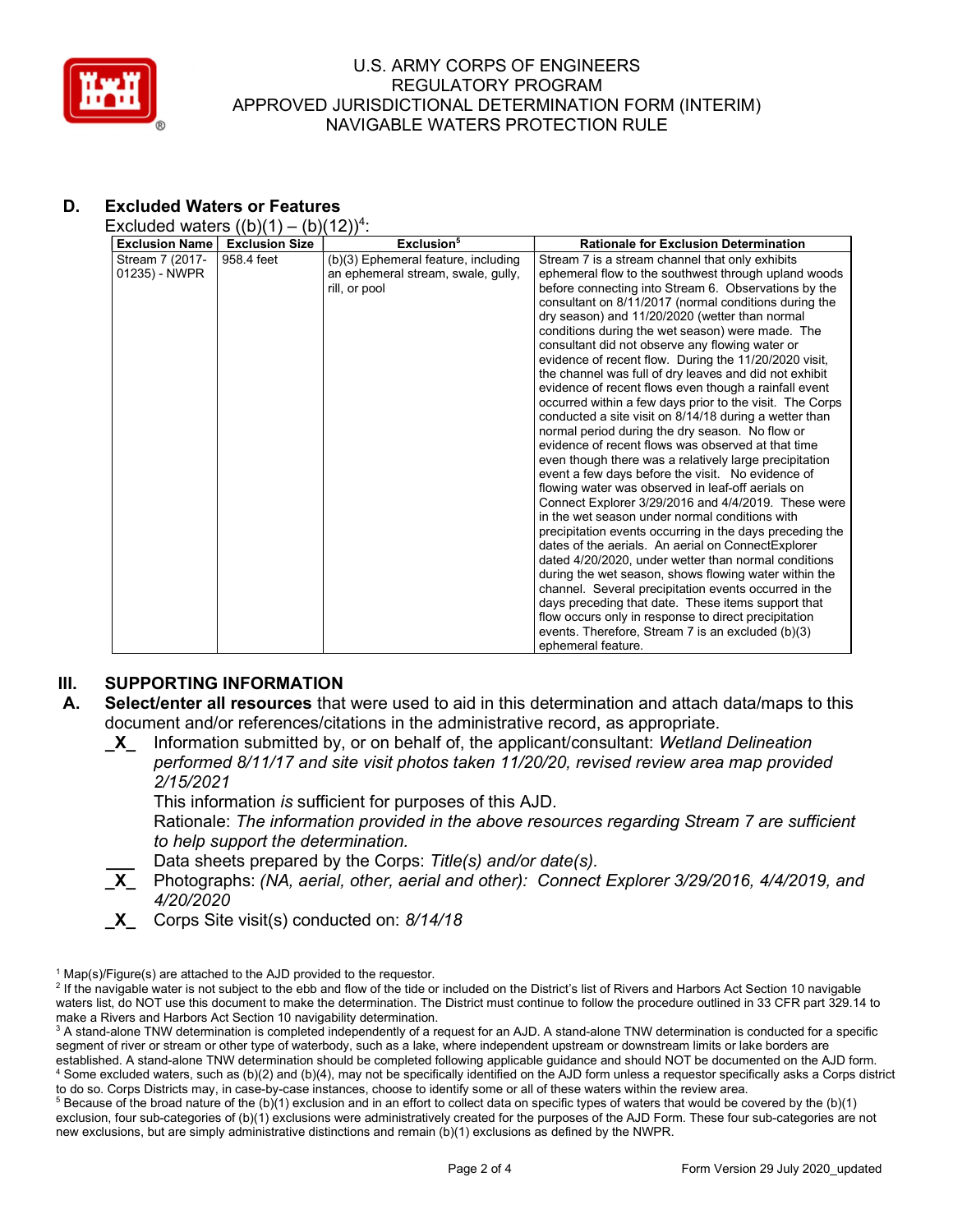

Previous Jurisdictional Determinations (AJDs or PJDs): ORM Number(s) and date(s).

Antecedent Precipitation Tool: provide detailed discussion in Section III.B.

- USDA NRCS Soil Survey: Title(s) and/or date(s).
- USFWS NWI maps: Title(s) and/or date(s).

USGS topographic maps: 7.5 Minute Berea Quad

# Other data sources used to aid in this determination:

| Data Source (select)       | Name and/or date and other relevant information |
|----------------------------|-------------------------------------------------|
| <b>USGS Sources</b>        | N/A.                                            |
| <b>USDA Sources</b>        | N/A.                                            |
| <b>NOAA Sources</b>        | N/A.                                            |
| <b>USACE Sources</b>       | $N/A$ .                                         |
| State/Local/Tribal Sources | N/A.                                            |
| Other Sources              | N/A.                                            |

B. **Typical year assessment(s):** APT evaluates normal precipitation conditions based on the three 30-day periods preceding the observation date. For each period, a weighted condition value is assigned by determining whether the 30-day precipitation total falls within, above, or below the 70th and 30th percentiles for totals from the same date range over the preceding 30 years. The APT then makes a determination of "normal," "wetter than normal," or "drier than normal" based on the condition value sum. The APT also displays results generated via the Palmer Drought Severity Index (PDSI) and the University of Delaware WebWIMP.

Inputs/Data Sources:

- Weather Stations: Cleveland.

| Latitude | Longitude  | Date       | PDSI        | <b>PDSI Class</b> | Season        | <b>ARC</b> | Antecedent    | Resource     |
|----------|------------|------------|-------------|-------------------|---------------|------------|---------------|--------------|
|          |            |            | Value       |                   |               | lScore     | Precip        |              |
|          |            |            |             |                   |               |            | Condition     |              |
| 41.31913 | $-81.7501$ | 8/11/2017  | $-0.58$     | Incipient         | Dry Season    | 11         | Normal        | Agent        |
|          |            |            |             | drought           |               |            | Conditions    | Site Visit   |
| 41.31913 | $-81.7501$ | 8/14/2018  | 1.39        | Mild wetness      | Dry Season    | 18         | Wetter than   | Corps Site   |
|          |            |            |             |                   |               |            | Normal        | <b>Visit</b> |
| 41.31913 | $-81.7501$ | 11/20/2020 | 1.98        | Mild wetness      | Wet           | 15         | Wetter than   | Agent Re-    |
|          |            |            |             |                   | <b>Season</b> |            | <b>Normal</b> | visit        |
|          |            |            |             |                   |               |            |               |              |
| Latitude | Longitude  | Date       | <b>PDSI</b> | <b>PDSI Class</b> | Season        | <b>ARC</b> | Antecedent    | Resource     |
|          |            |            | Value       |                   |               | Score      | Precip        |              |

<sup>1</sup> Map(s)/Figure(s) are attached to the AJD provided to the requestor.

<sup>&</sup>lt;sup>2</sup> If the navigable water is not subject to the ebb and flow of the tide or included on the District's list of Rivers and Harbors Act Section 10 navigable waters list, do NOT use this document to make the determination. The District must continue to follow the procedure outlined in 33 CFR part 329.14 to make a Rivers and Harbors Act Section 10 navigability determination.

 $^3$  A stand-alone TNW determination is completed independently of a request for an AJD. A stand-alone TNW determination is conducted for a specific segment of river or stream or other type of waterbody, such as a lake, where independent upstream or downstream limits or lake borders are established. A stand-alone TNW determination should be completed following applicable guidance and should NOT be documented on the AJD form. 4 Some excluded waters, such as (b)(2) and (b)(4), may not be specifically identified on the AJD form unless a requestor specifically asks a Corps district to do so. Corps Districts may, in case-by-case instances, choose to identify some or all of these waters within the review area.

 $5$  Because of the broad nature of the (b)(1) exclusion and in an effort to collect data on specific types of waters that would be covered by the (b)(1) exclusion, four sub-categories of (b)(1) exclusions were administratively created for the purposes of the AJD Form. These four sub-categories are not new exclusions, but are simply administrative distinctions and remain (b)(1) exclusions as defined by the NWPR.